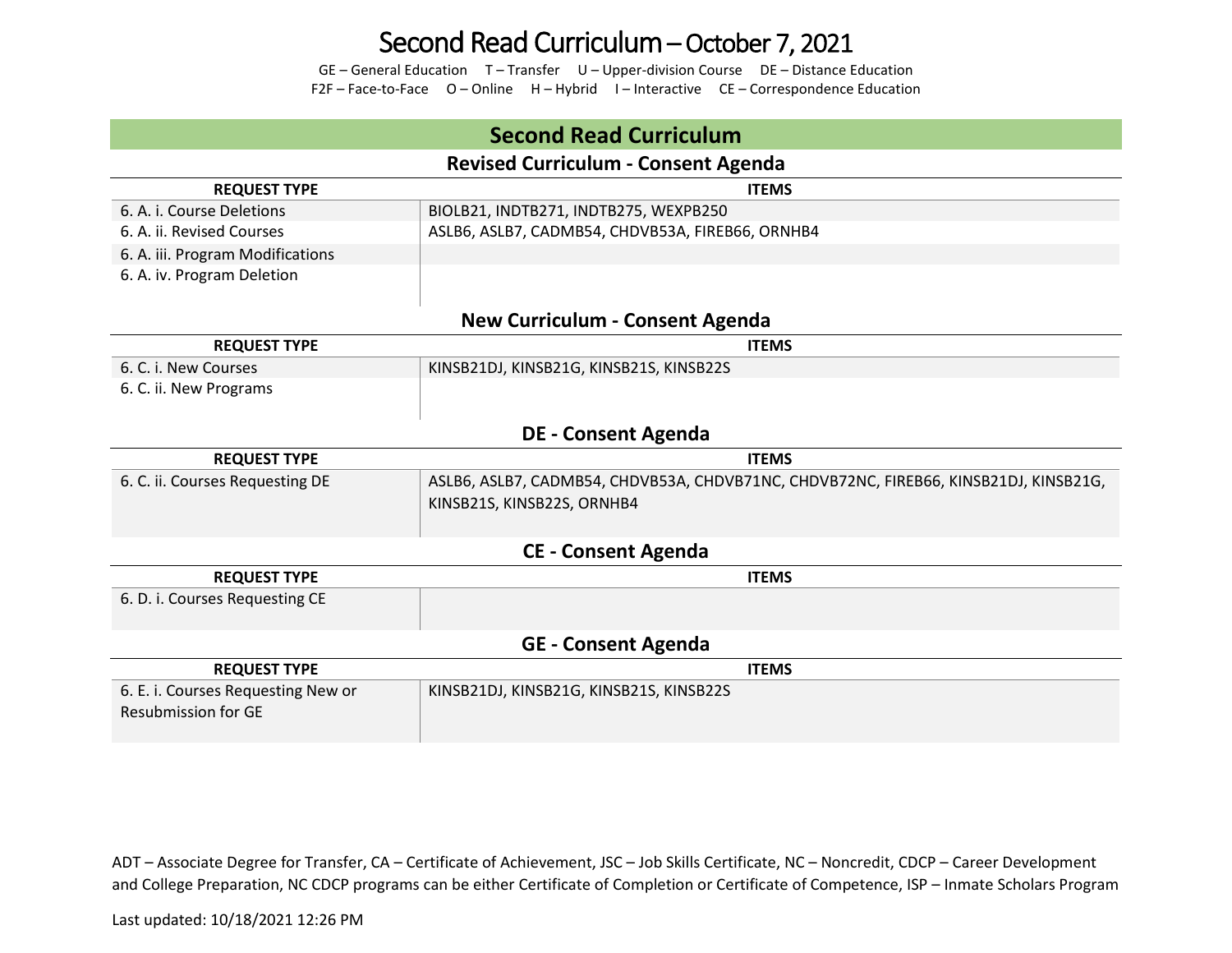# Second Read Curriculum – October 7, 2021

GE – General Education T – Transfer U – Upper-division Course DE – Distance Education F2F – Face-to-Face O – Online H – Hybrid I – Interactive CE – Correspondence Education

### **Second Read Courses**

| <b>Review</b> | Course              |                                               |            |                           | <b>Attributes</b> |                     |
|---------------|---------------------|-----------------------------------------------|------------|---------------------------|-------------------|---------------------|
| Team(s)       |                     | <b>Course Title</b>                           | Unit $(s)$ | <b>Current Attributes</b> | Requested         | <b>Request Type</b> |
|               |                     |                                               |            | DE: H, 0, I               | DE: H, 0, I       |                     |
| B             | ASLB6               | American Deaf Culture                         | 3.00       |                           |                   | Revision            |
|               |                     |                                               |            | $T:$ CSU and UC           | T: CSU and UC     |                     |
|               |                     |                                               |            | DE: H, 0, 1               | DE: H, 0, I       |                     |
| $\mathsf C$   | ASLB7               | American Sign language and Literature         | 3.00       |                           |                   | Revision            |
|               |                     |                                               |            | T: CSU                    | T: CSU and UC     |                     |
|               | BIOLB <sub>21</sub> |                                               | $0.50 -$   |                           |                   |                     |
|               |                     | Special Projects in Biology                   | 2.00       |                           |                   | Deletion            |
| D             | CADMB54             | <b>Corrections Officer Core Course</b>        | 12.00      |                           | DE; H, O, I       | Revision            |
|               |                     |                                               |            | DE: O                     |                   |                     |
| $\mathsf B$   | CHDVB53A            | Early Childhood Education Adult               | 2.00       |                           | DE: H, O, I       | Revision            |
|               |                     | Supervision                                   |            |                           |                   |                     |
|               |                     | Introduction to Developmentally               |            |                           | DE: O             |                     |
|               | CHDVB71NC           | Appropriate Curriculum                        | 0.00       |                           |                   | Revision            |
|               |                     |                                               |            |                           |                   |                     |
|               | CHDVB72NC           | Early Care Licensing & Workforce<br>Readiness | 0.00       |                           | DE: O             | Revision            |
|               |                     |                                               |            |                           |                   |                     |
| G             | FIREB66             | Fire Fighting Skills                          | 8.00       |                           | DE: H, O, I       | Revision            |
|               |                     | Special Problems in Welding                   | 2.00       |                           |                   |                     |
|               | INDTB271            |                                               |            |                           |                   | Deletion            |
|               |                     |                                               |            |                           |                   |                     |
|               |                     | Special Problems in Automotive                |            |                           |                   |                     |
|               | INDTB275            | Technology                                    | 2.00       |                           |                   | Deletion            |
|               |                     |                                               |            |                           |                   |                     |
|               |                     |                                               |            |                           | DE: H, O          |                     |
|               |                     |                                               |            |                           |                   |                     |
| Α             | KINSB21DJ           | <b>Beginning Dance - Jazz</b>                 | 1.00       |                           | T: CSU and UC     | <b>New</b>          |
|               |                     |                                               |            |                           | GE BC E2          |                     |
|               |                     |                                               |            |                           |                   |                     |

ADT – Associate Degree for Transfer, CA – Certificate of Achievement, JSC – Job Skills Certificate, NC – Noncredit, CDCP – Career Development and College Preparation, NC CDCP programs can be either Certificate of Completion or Certificate of Competence, ISP – Inmate Scholars Program